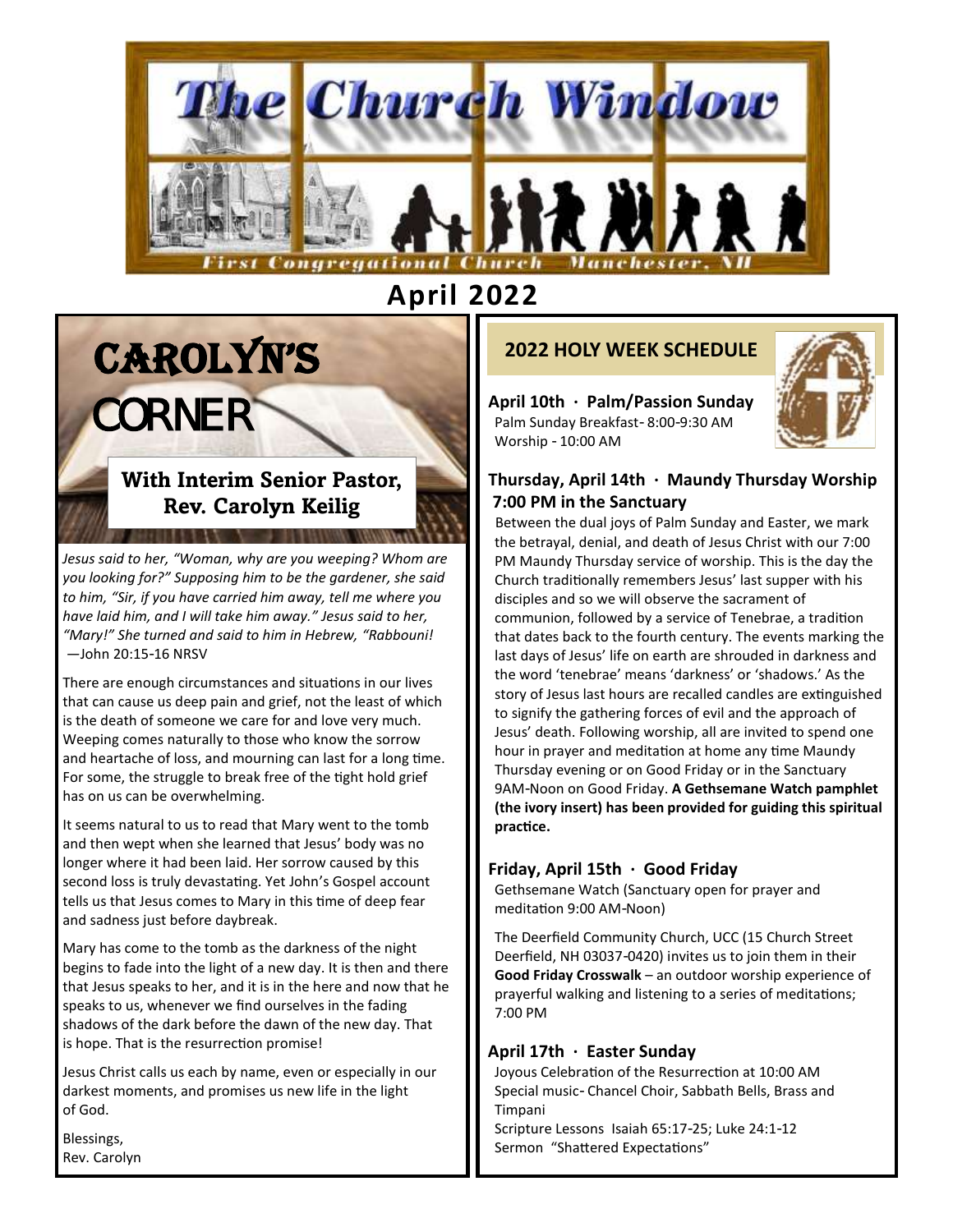# Senior Moments With Rev. Barbara Papagian **Mith Rev. Barbara Papagian** Sunday, April 3rd 10:00 AM

April seemed so far away last November, but here it is already.

It was a long and difficult winter but we are now seeing positive signs that COVID is lightening up and although we will probably have it around the rest of our lives, it is getting under control.

Since COVID did hit my household, we were quarantined and Ted and Autumn and I had lots of time to have some interesting conversations and play lots of games. I'm not saying that COVID is a good thing, but it brought out creativity in people, and families have been spending a lot more time together….dare I say that in many households the whole family was actually seated at the dinner table?

This morning at the Greater Manchester Clergy Association, we all agreed that as sick of Zoom as we all are, it certainly helped keep our congregations together and enabled us to keep our churches and synagogues chugging along. Some people would like to see some committee meetings continuing as zoom meetings so they won't have to go out at night.

To change the subject, now that Spring is upon us, mice are on the move. We had one in our basement, but boy was that mouse surprised when five cats went after it. I think it died of fright because we found it lying on it's back with legs in the air like goats do when they are frightened. So we may go into business renting out the cats to rid houses of mice. It only takes them a few seconds and no blood is shed.

Autumn and Ted have been living with me for a year now, and to be truthful, none of us really thought it would work as well as it has. The first few weeks were difficult, but we found a routine that worked and when the basement apartment was completed everything became easier. They help me out a lot with lifting heavy loads and reaching high shelves and cupboards and I provided them a home when they had no place else to go. They do some things that annoy me and I'm sure I do things that annoy them, but we have learned to accept each other and appreciate our time together.

I feel very blessed that I have a loving family who all watch out for each other...cats, lizards, spiders and all. Oh my.

Rev. Barbara Papagian



**Tune into the Morning Watch Prayers on Facebook!** Each Monday thru Thursday

morning at 9:00 am. Hosted by Rev. Barbara Papagian and Peter Perich. This short time of prayer and reflection can be found on our Facebook page: **www.Facebook.com/FCCManchester**

# **Upcoming Worship**

**Fifth Sunday in Lent Church School Chapel Communion following Worship \*\*\*\*\*\*\*\*\*\*\*\*\*\*\*\*\*\*\*\*\*\*\*\*\*\*\*\*\*\***

**Sunday, April 10th 10:00 AM Palm Sunday Palm Sunday Breakfast at 8:00 AM Church School \*\*\*\*\*\*\*\*\*\*\*\*\*\*\*\*\*\*\*\*\*\*\*\*\*\*\*\*\*\***

**Thursday, April 14th 7:00 PM Maundy Thursday Worship Service Sacrament of Communion \*\*\*\*\*\*\*\*\*\*\*\*\*\*\*\*\*\*\*\*\*\*\*\*\*\*\*\*\*\***

**Friday, April 15th 9:00 AM—12:00 PM Good Friday**

**Gethsemane Watch in the Sanctuary \*\*\*\*\*\*\*\*\*\*\*\*\*\*\*\*\*\*\*\*\*\*\*\*\*\*\*\*\*\***

**Sunday, April 17th 10:00 AM Easter Sunday \*\*\*\*\*\*\*\*\*\*\*\*\*\*\*\*\*\*\*\*\*\*\*\*\*\*\*\*\*\***

**Sunday, April 24th 10:00 AM Second Sunday of Easter Sacrament of Communion**

*Congregational Conversations* **Reconnecting with One Another**



**Surely as the first crocuses are showing up in yards across New Hampshire, many of us are returning to First Church for in-person worship while also looking to reconnect with others in our wider church life.** 

After meeting with the CL21 team, Rev Carolyn realized a time of reflection and renewal would be useful for many of us as we note both the losses and the gains we have experienced over the last two years and how they have impacted our longer view of our life together.

Revs. Carolyn and Barbara, along with John Rowe and Ellie Stetson, will be leading the Conversations and invite you to sign up for one:

- **Sunday, April 24th, 11:30-12:30pm in-person**
- **Thursday, April 28th, 10:00-11:00am in-person**
- **Monday, May 2nd, 10:00-11:00am in-person**
- **Thursday, May 12th, 7:00pm-8:00pm via zoom**

You may call the church office (603-625-5093) or sign up on the Church Office Window.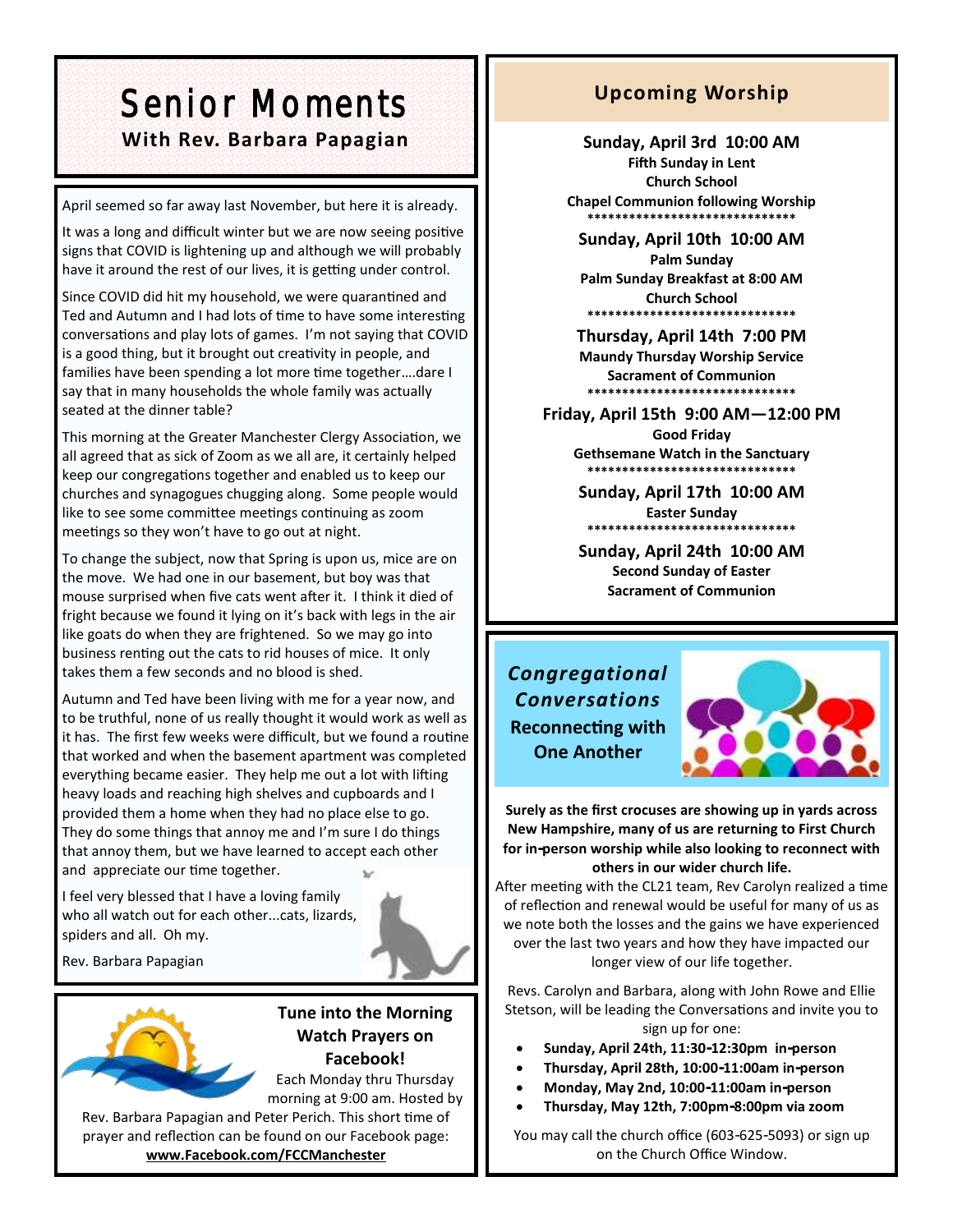# **Children & Youth Ministries News**



### **\*\*Families! Church School will be meeting on April 3rd and April 10th in the Rec Room! We will be making crafts to share with the congregation on Palm Sunday!\*\***

On Sunday, April 3rd, CYM will be celebrating the Lenten Season by assembling 'lilies' made with the congregation's handprints! All you need to know is that CYM will have a small table set up in the hallway outside of the sanctuary with paper and pencils for the congregation to come and trace their hands. These handprints from our church members will be used to make an Easter Lily craft by the FCC youth that will be handed out to the congregation on Palm Sunday.

These lilies will be made with the 'palms' of our congregation and when you receive one, you can bring that palm lily home and say a prayer for whomever it was that made that palm possible. It's a wonderful way for our youth to connect with the congregation as well as the congregation connecting and praying for one another.

If you will not be at church in person, we will be sure to leave the paper and pencils on the table in the hallway outside of the sanctuary through April 3rd so if you stop in at the church, you

can trace your hands! Hosanna in the Highest!

- Kelda M. York, Children's Ministry Coordinator [keldamyork@gmail.com](mailto:keldamyork@gmail.com)



#### **Upcoming Committee Meetings**

**Please contact committee leaders to confirm location of meeting (Zoom or in-person).**

**THE** 

**TVAILE** 

- **Mon, April 4th 10AM—Senior Fellowship Board**
- **Mon, April 4th 6PM—Deacons' Board Meeting**
- **Tues, April 5th 6:30PM—Membership Committee**
- **Mon, April 11th 6PM—Stewardship Committee**
- **Tues, April 12th 6PM—Church Council Meeting**
- **Mon, April 18th 6:30PM—Church Trustees' Meeting**
- **Sun, April 24th 1PM—Open & Affirming Committee**
- **Tues, April 26th 6:30PM—Outreach Committee**
- **Sr. Pastor Search Committee TBA**

# *Women's Connection News & Events*

#### **WC Movie Night Wrap-up!**

WC had a small group of ladies meet at Wrap City to enjoy a sandwich and conversation on March 8th. Then we headed to the movie theater to see "DOG"



with Channing Tatum. The movie kept us all wondering how Channing was going to handle this dog "Lulu". The movie had a thrill to it, some sad parts where we might have shed a few tears, and the ending turned out how we all wanted it to… We are not going to be a spoiler alert and reveal anymore!...

#### **Our April event will be Zoom BINGO! Join us on Thursday, April 7th at 6:30 PM**

We always have a blast when we play Zoom BINGO! Email Pam: (blanclp@comcast.net) or Denise: (beau.de@comcast.net) to let them know you want to play and they will make sure you have the BINGO card. When it is closer to



the date you will be sent the Zoom link. The past few times we have played we have had a lot of

*Who is next to wear the crown?*

fun and there is no limit on the number of ladies.



**Save the date: Saturday, June 11th for the 10th Annual WC Mystery Ride! Watch for more information coming soon...** 

**The Women's Connection Mission Statement:**  The Women's Connection offers opportunities for the women and friends of First Congregational Church to experience social time together, to build connections, and to strengthen friendships. We seek to encourage and support one another as we journey through life together at every season of our lives. All adult women are welcome to join us for whatever event interests them. Our activities are varied and have included outings, crafts, spiritual reflections, hiking and volunteering in the local community… something for everyone.



**The First Congregational Church Picture Online Directory** 

You are welcome to access the Directory by going to the following website:

**https://www.members.InstantChurchDirectory.com**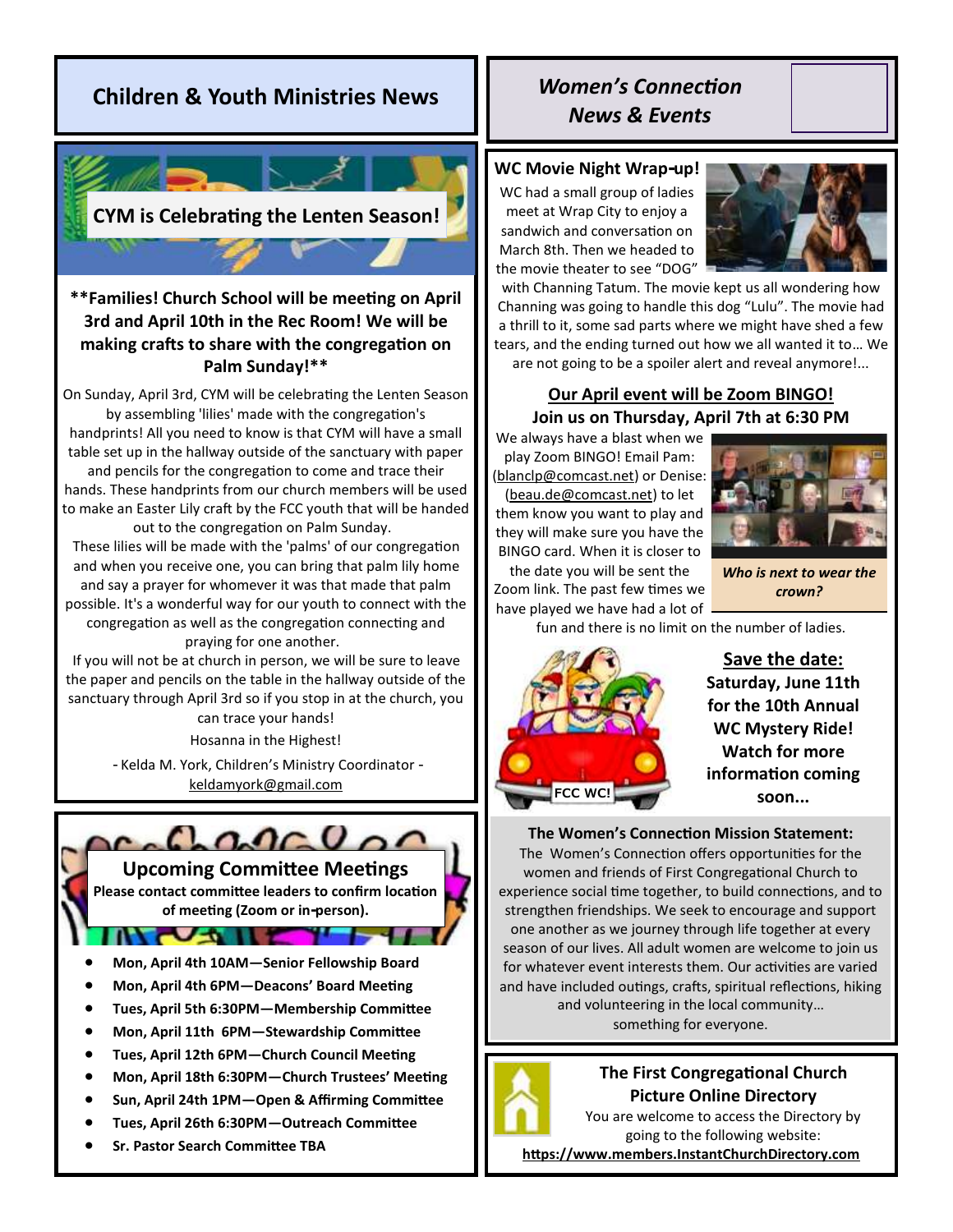

## **Open & Affirming Committee News and Reflections April 2022**

**"You are the one who imagines and creates a beloved community. There exists a beloved community consciousness… where the** *I* **and** *we,* **rather than the** *us* **and** *they,* **learn to harmonize with one another." - Rev. Dr. Martin Luther King, Jr.**

Cara Meredith shared this quote in her memoir, *The Color of Life: A Journey Toward Love and Racial Justice.* Rev. King's quote



calls us as Christians to engage personally in creating "a beloved community." Our faith community was blessed along our journey to becoming ONA by the wise, faithful, and loving guidance of Rev. Carlos Jauhola-Straight. He has been a friend of FCC,

helping us work toward becoming a beloved community through his preaching, hosting forums and study sessions for our congregation, and serving as a shepherd for the Open and

Affirming Committee. Congratulations to Carlos! He was installed as pastor and teacher at First Congregational Church of Pelham on Feb. 27th.

The Zoom book discussion of Cara Meredith's *The Color of Life* 



was held on **Sunday, March 13th.** The group was actively engaged and shared thoughts about Cara's memoir along with personal

reflections about its connection with their lives. The conversations ranged from memories of life in the 50s and 60s, shared reflections about faith, compassion, and racial justice, and focus



**The Outreach Committee invites you share the warmth this Mother's Day. We are sponsoring a Church World Service Blankets Sunday on Mother's Day, May 8th, and a Tools of Hope Sunday on Father's Day, June 19th, 2022.**  CWS generally suggests a \$10 donation or more. We are still working on the details of how this year's Mother's Day Blankets & Father's Day Tool events will be organized so watch for more information—see the Sunday News, Friday Link and May Church Window Newsletter for important updates!

on themes like courage, fear, and noticing and acknowledging racism, including unintended bias. All of us agreed that *the I and we* that MLK referred to means we must be willing to venture into uncomfortable topics and be willing to make mistakes, ask

for feedback, and speak up when another says or does something that "doesn't land right." The through lines for the discussion included Cara's themes of reconciliation, love, and redemption, along with her call to "make space for the image of God in everyone". The *Conversation with Cara* event on March 27th will take place after the publication deadline. We hope to share more about this experience in the May *Church Window.* **▪ ▪ ▪ ▪ ▪ ▪ ▪ ▪ ▪** 

The Open and Affirming Committee has tentative plans to work with the Stewardship Committee and others on a *Mind, Body, Spirit* forum on homelessness in our city, anticipated for the fall.

The committee is also in the initial stages of planning another fall event - an exhibit of the Sacred Ally Quilts, created by nine NH UCC congregations as graphic reminders of the need for racial justice. June is Pride Month. The committee is collaborating with our ministerial staff and the Deacons to honor our Open and Affirming Covenant during worship in June. We



encourage you to *save the date* of June 18th for the annual Queen City Pride Festival at Arms Park. We hope that FCC will be well-represented again this year.

The next committee meeting is scheduled for **Sunday, April 24th at 1 pm** on Zoom (tentative). You're invited to join us for the meeting and for events and activities planned for upcoming months.

#### **Open and Affirming Committee**

Elizabeth Blood, Jeanine Finefrock, Jeffrey Frye, Karen Hawver, John and Kathy Rowe, and Carol Soucy, Chair



#### **Prayers and Aid for Ukraine**

We have all been shocked by the devastation caused by the invasion of

Ukraine and our hearts go out to the millions of refugees fleeing for their lives. The UCC is working with churches in Hungary to provide relief to those most in need and most vulnerable.

The FCC Outreach Committee has donated \$1000 to this effort knowing that all of it will be used to provide aid. Please join with us in our prayers for this deplorable situation.

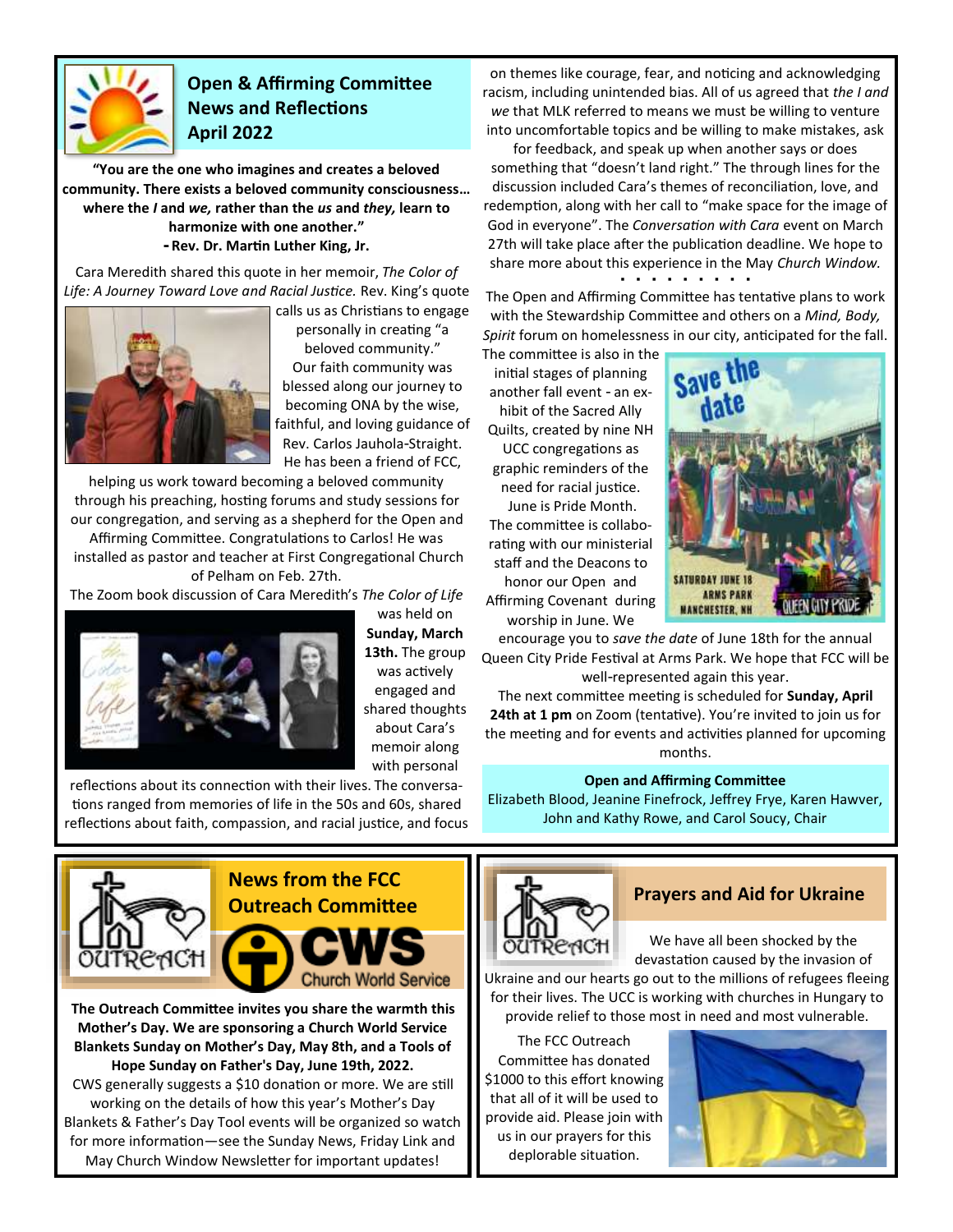

### **The Good News from UpReach!**

Volunteers from our church have partnered with the UpReach Therapeutic Riding Center in Goffstown to provide a meal during the 7-week *Resilience Reins* program they provide for kids "considered at risk ".

The goal of the *Resilience Reins* is to equip children with the skills necessary to cope with their changing and challenging family dynamics. At the end of each weekly session, both children and families come together to reconnect over a family



dinner. Family dinners provide an opportunity for family members to come together, strengthen ties and build better relationships. They build a sense of belonging which leads to better self-esteem. Due to concerns about Covid transmission, the family dinner

part of the program was put on hold. **The Good News** is that we are now once more able to be a part of this wonderful program on **Wednesday, May 18th and June 15th @ 5pm,** during the next session. If you would like to help by providing food or serving please contact Liz Verity ([liz-v@comcast.net o](mailto:liz-v@comcast.net)r 603-623- 7461) OR Peggy Neveu (frannys1@aol.com or 603-483-8388) or sign up on the office window. **We look forward to seeing these children benefit from their involvement in this program!**

#### **The Trustee Trumpet** *A Briefing on What's New from the Trustees*

As Trustees, we are entrusted with the charge of making thoughtful decisions pertaining to our Church's assets. Each month we will share news on improvements to our church home.

Our biggest asset is people. In years past we have invested in many improvements to our church home to ensure the safety of our members, staff and visitors. Maintaining the church grounds has become increasingly challenging due to unfortunate circumstances affecting a certain population in the city, specifically those facing homelessness and drug addiction.

While we want to maintain a welcoming environment for all, safety remains of utmost concern. Through prayerful consideration of many alternatives and with guidance from the Manchester Police and Fire Departments, we have made the decision to work with a fence company to install some additional gates for the ramp and for the casket door, located by the office door. We anticipate the design to be as tasteful as possible, however keeping in mind that the purpose is for added protection and safety. We hope to have this project completed in April.

As we are welcoming the season of Spring into our lives and looking forward to the celebration of Easter, we are thrilled to see everyone again as we gather in our beautiful sanctuary for in person Sunday services. Enjoy and appreciate the longer day light hours outside as well as the brightness in our Sanctuary!

# **NEWS FROM THE FCC MEAL TRAIN!**

**April 2022**



**In March the Meal Train has continued the "Caring Bags" (aka Soup Plus and Cookie Bags). It has been a busy month with several people recovering from surgery and illness. As of half way through the month, we have distributed 10 bags with caring thoughts and smiles!**

At this time, the Meal Train is in need of muffins, quick breads that we slice before distribution, and individual meals. Cookies and soups are needed too. All donations are greatly appreciated by us and the recipients! Thank you for helping show others we all care!

In February we had a Valentine cookie outreach to UpReach, Fire Station #10, and our FCC community. The cookies poured in from the fabulous and generous FCC cooks. Among them was a pineapple-raisin cookie that was a hit!

#### **If you want a simple, delicious easy cookie, the recipe follows:**

## $\bullet$  1 (18.25 ounce) box cake mix

- $\bullet$  2 eggs
- $\bullet$  1/2 cup vegetable oil
- Optional: 1/4 cup raisins, nuts or chocolate chips



 Choose your favorite flavor of cake mix (chocolate, strawberry, pineapple). Preheat the oven to 350 F. Mix only the above ingredients in a large bowl until blended. Drop the batter by spoonful about 2 inches apart onto an ungreased baking sheet. Bake on the middle rack for 8-10 minutes, watching them carefully, because they brown quickly. (Credit to Heloise)

**Thank you from the Meal Train Team to all those who generously support our efforts! Without you we could not do our outreach of "caring". Thank You!**

# **\*HOLLY BERRY FAIR UPDATE!\* Needed items for Holly Berry Fair crafts**:

- 8 tuna cans
- many, many wine corks (pls drink responsibly for us!)
- empty Keurig cups
- large metal coffee cans
- wire clippers

If you can help us, please leave the items with Lauren in the FCC office. Thanks in advance - Pam and Peggy

**Photo: Holly Berry Fair Storage! Leo LeBlanc put this special shelving together for us!**

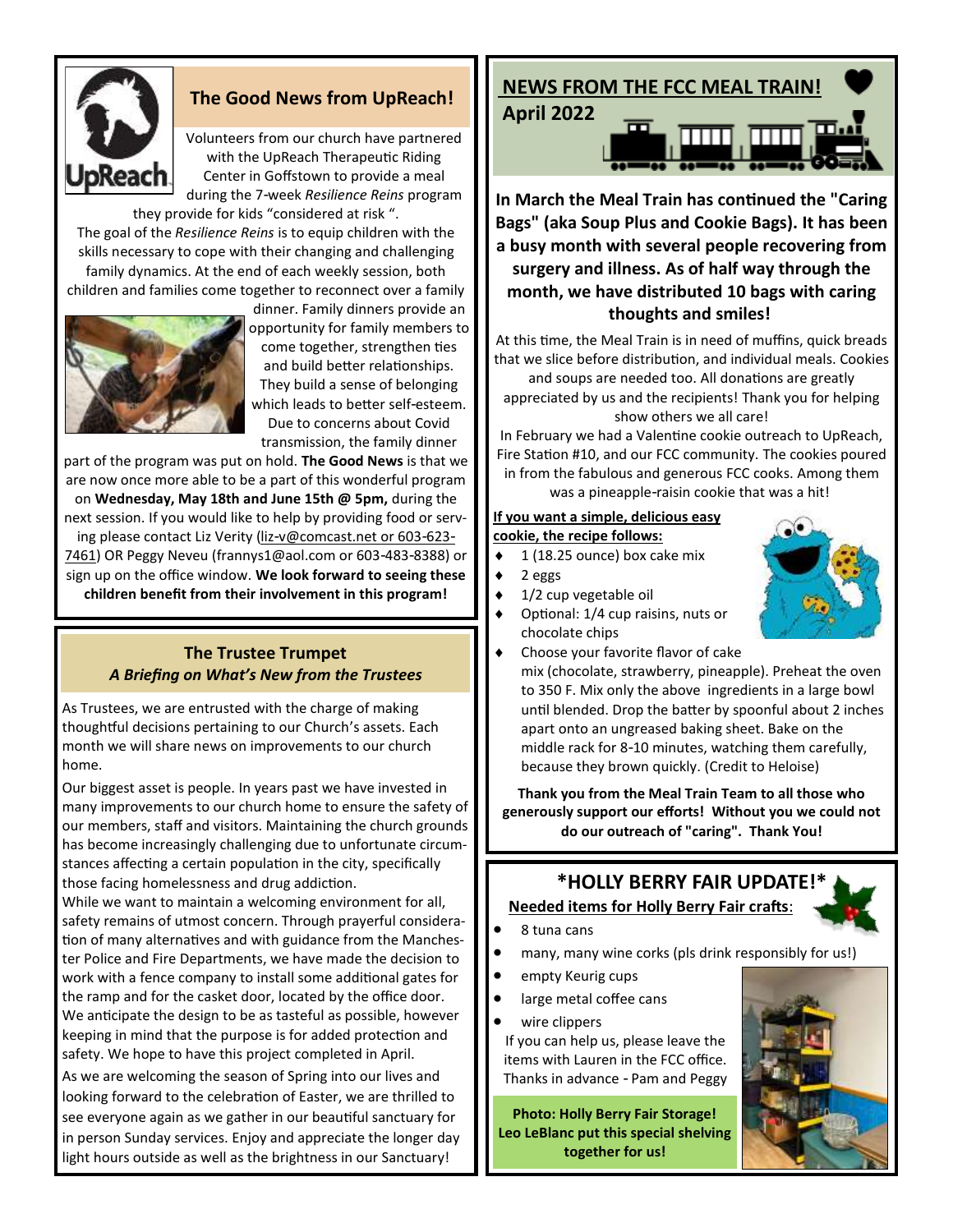### **Memory Garden Update! April 2022 By Liz Verity**



### **Our Memory Garden will soon be coming back to life after the winter months.**

With the help of volunteers, I am expecting that in April we will do some work to enrich the soil in preparation for planting annuals in May. If you would be able to help out with the planting, please contact me for dates: Liz Verity

[\(liz-v@comcast.net,](mailto:liz-v@comcast.net) 603-623-7461 (cell phone) or 603-494-6785 (home phone) or sign up on the office window.

On February 24th, Collins Tree service came and removed the old tree which hung over both the pavement on Union Street and the walkway to the Chapel. Collins will soon be back to grind the stump and complete the job, (that may be done by the time you are reading this). Removing the tree has really opened up

the space, and with the help of generous donations to the Memory Garden Fund, we will plant a smaller but beautiful tree in place of the old one along with other new plantings for the area.

#### **THE SQUIRREL STORY!...**

There were two squirrel nests in the tree that were removed! One of the workers from Collins thought he could hear babies in the nests. He told me his co-workers know him well, as he is a



**Interfaith Women of New Hampshire Announce their next Zoom Event! "An Evening of Joyous Celebration" Wednesday, May 11th at 6:45 PM** (check-in begins at 6:30)

Event Presenters include:

- **Feride Saribas** with messages of joy through poetry
- **First Congregational Church** with a visual and musical
- tribute to the Lord
- **Cantor Sarra Spierer** with joy and wisdom at a Simcha (joy) circle

Please register via email to interfaithwomennh@gmail.com or call 603-233-7760. Once you register you will receive the Zoom info. Visit our website at www.interfaithwomennh.org.

Our Mission: To share religious beliefs, cultures, and traditions among women of diverse faiths in order to develop understanding and friendship among us and within our community.

**HELP KEEP OUR COMMUNITY FOOD PANTRY STOCKED**

#### **Items we need regularly:**

- boxed milk • peanut butter
- dry pasta
- pasta sauce
- canned pasta
- canned vegetables
- soup
- 
- cereal bars

great animal lover, and they humor him by saving nests. They very carefully handed them down to workers on the ground, and put them at the side of the building. It was a sight of caring to watch! I was informed that mom would build them a



new nest, and when complete, would move them to their new home!



**▪ ▪ ▪ ▪ ▪ ▪ ▪ ▪ ▪ ▪ ▪ ▪ ▪ ▪ ▪ ▪ ▪ ▪**  It is our hope that by the end of May the garden's new look will be completed. It continues to be a special place, where we invite people to enjoy a peaceful time of

memories and a chance to behold God's gifts of nature. **▪ ▪ ▪ ▪ ▪ ▪ ▪ ▪ ▪ ▪ ▪ ▪ ▪ ▪ ▪ ▪ ▪ ▪** 

To honor those whose memory you treasure with a monetary donation, you can send a check to First Congregational Church, with the "Memory Garden fund" in the memo line. Should you wish to honor a loved one by your donation, please specify their name which will then be recorded in the Memory Book.



2월 20일

EXTRA!

• Hormel Meals • cereal

• pudding cups • fruit cups/canned

> • canned meats: tuna ham, or chicken

fruit • mac & cheese • crackers

#### *Friday Link* **Submissions Needed!**

**We are looking for your garden pictures!** Please consider sending in pictures of your spring garden to include in our *Friday Link* online newsletter. You can

remain anonymous if you'd like. Email your submissions to Rev. Barbara Papagian at BPapagian@fccmanchesternh.org.

#### *Are you receiving the Friday Link Email Newsletter?*

The *Friday Link* is published to your email every first and third Friday of the month. If you are signed up to receive it but are not finding it in your inbox, be sure to check your "spam/junk" folders for it! Mark the email as "not spam" if you find it there. Contact the church office if you have any questions!

**SAVE THE DATE: Senior Citizen's Fellowship Spring Luncheon—Tuesday, May, 24th, 2022!**

**Market Comment Comment Comment** 

**All Controller Controller** 





**▪ ▪ ▪ ▪ ▪ ▪ ▪ ▪ ▪ New Member Orientation Sunday, May 1st Following Worship Service**

**New Member Joining Sunday, May 15th During Worship Service**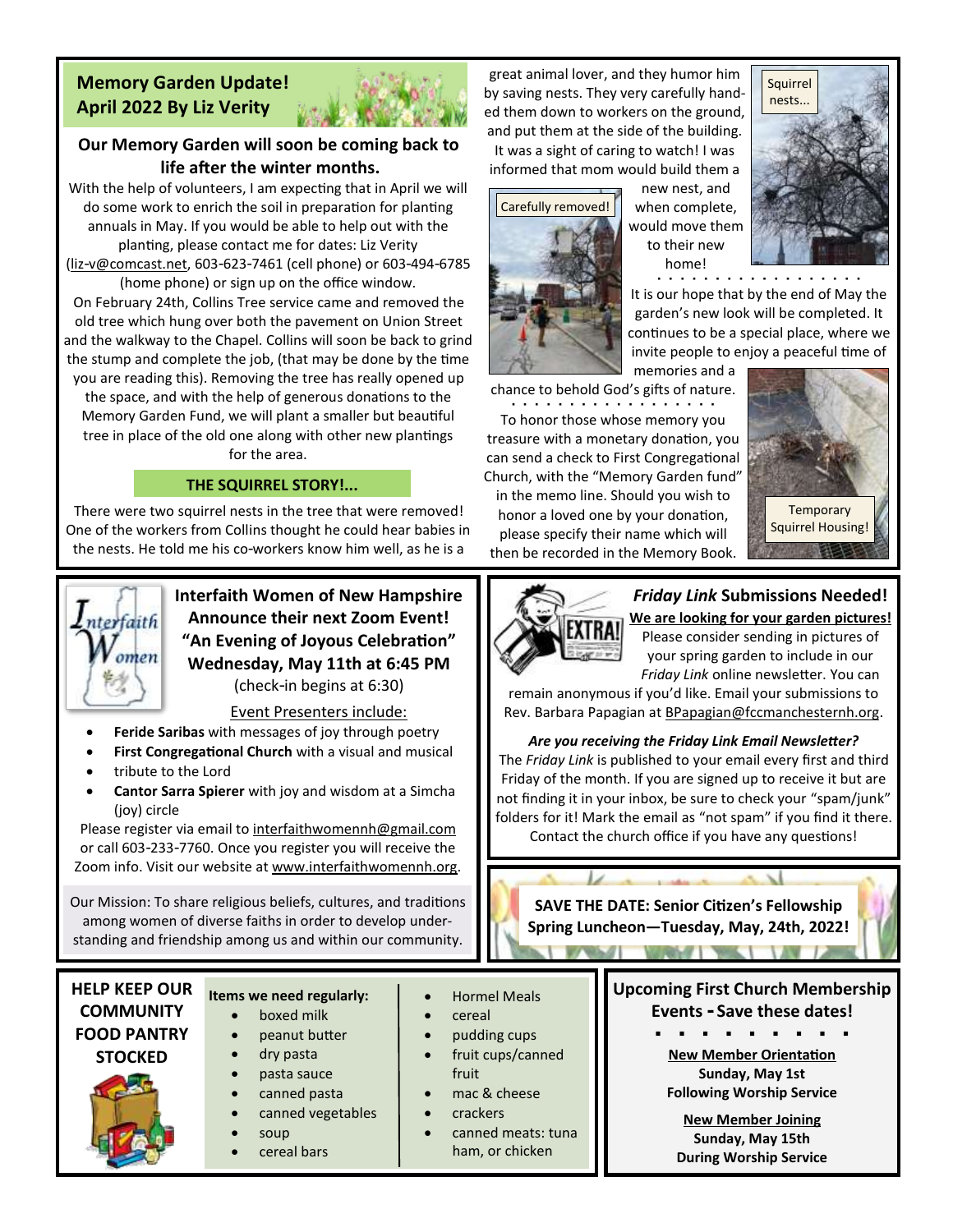# **This month at FCC**

**Activities, dates and times are subject to change. Please refer to the printed calendars by the office or go to www.fccmanchesternh.org**

| <b>APRIL</b>                                                         | Thursday, April 21st                                           |
|----------------------------------------------------------------------|----------------------------------------------------------------|
|                                                                      | 9:00 AM "Morning Watch Prayers" on Facebook                    |
| Friday, April 1st No Church Activities Scheduled                     | Friday, April 22nd                                             |
| Saturday, April 2nd No Church Activities Scheduled                   | No Church Activities Scheduled                                 |
| Sunday, April 3rd                                                    | Saturday, April 23rd                                           |
| 10:00 AM Worship Service & Church School                             | No Church Activities Scheduled                                 |
| 11:15 AM Communion Service in the Chapel                             | Sunday, April 24th                                             |
| Monday, April 4th                                                    | 10:00 AM Worship Service & Sacrament of Communion              |
| 9:00 AM "Morning Watch Prayers" on Facebook                          | 11:30 AM Congregational Conversation Gathering                 |
| 10:00 AM Senior Fellowship Board Meeting                             | 1:00 PM Open & Affirming Committee Meeting                     |
| 6:00 PM Deacons' Board Meeting                                       | Monday, April 25th                                             |
| Tuesday, April 5th                                                   | 9:00 AM "Morning Watch Prayers" on Facebook                    |
| 9:00 AM "Morning Watch Prayers" on Facebook                          | Tuesday, April 26th                                            |
| 10:00 AM Staff Meeting                                               | 9:00 AM "Morning Watch Prayers" on Facebook                    |
| 6:30 PM Membership Committee Meeting                                 | 10:00 AM Staff Meeting                                         |
| Wednesday, April 6th                                                 | 6:30 PM Outreach Committee Meeting                             |
| 9:00 AM "Morning Watch Prayers" on Facebook                          | <b>Wednesday, April 27th</b>                                   |
| 7:00 PM Chancel Choir                                                | 9:00 AM "Morning Watch Prayers" on Facebook                    |
| Thursday, April 7th                                                  | 7:00 PM Sabbath Bells or Chancel Choir (TBA)                   |
| 9:00 AM "Morning Watch Prayers" on Facebook                          | Thursday, April 28th                                           |
| 6:30 PM Women's Connection Zoom BINGO Gathering                      | 9:00 AM "Morning Watch Prayers" on                             |
| Friday, April 8th No Church Activities Scheduled                     | Facebook                                                       |
| Saturday, April 9th                                                  | 10:00 AM Congregational Conversation                           |
| No Church Activities Scheduled                                       | Gathering                                                      |
| Sunday, April 10th-Palm Sunday                                       | Friday, April 29th                                             |
| 8:00 AM Palm Sunday Breakfast                                        | No Church Activities Scheduled                                 |
| 10:00 AM Worship Service & Church School                             | Saturday, April 30th                                           |
| Monday, April 11th                                                   | No Church Activities Scheduled                                 |
| 9:00 AM "Morning Watch Prayers" on Facebook                          |                                                                |
| 6:00 PM Stewardship Committee Meeting                                |                                                                |
|                                                                      |                                                                |
| Tuesday, April 12th                                                  | Now when you<br><b>First Congregational</b>                    |
| 9:00 AM "Morning Watch Prayers" on Facebook                          | purchase the FCC<br><b>Church Cookbooks</b>                    |
| 10:00 AM Staff Meeting                                               | Cookbook (\$12.50),                                            |
| 6:00 PM Church Council Meeting                                       | you'll receive a "sample"                                      |
| Wednesday, April 13th                                                | cookbook as well! 2-for-1!!!                                   |
| 9:00 AM "Morning Watch Prayers" on Facebook                          | Sample books were given to<br>Bun Appelit<br>Gosd              |
| 7:00 PM Sabbath Bells                                                | the Cookbook Committee                                         |
| Thursday, April 14th-Maundy Thursday                                 | during the planning                                            |
| 9:00 AM "Morning Watch Prayers" on Facebook                          | stages to help them decide                                     |
| 7:00 PM Maundy Thursday Worship Service                              | what style of cookbook to                                      |
| Friday, April 15th-Good Friday                                       | use. Hurry, there's just a few                                 |
| 9:00 AM Good Friday Open Prayer Hours in Sanctuary                   | cookbooks left in our stock.                                   |
| 7:00 PM Good Friday Crosswalk at Deerfield Community Church          |                                                                |
| Saturday, April 16th No Church Activities Scheduled                  |                                                                |
| Sunday, April 17th-Easter Sunday                                     | <b>Livestreaming Worship</b><br>WATCH                          |
| 10:00 AM Worship Service                                             | Livestreamed services are accessed on                          |
| Monday, April 18th                                                   | Sundays at 10am by going to                                    |
| 9:00 AM "Morning Watch Prayers" on Facebook                          | www.Facebook.com/FCCManchester                                 |
| 6:30 PM Church Trustees' Meeting                                     |                                                                |
| Tuesday, April 19th                                                  | The deadline for the May Church Window                         |
| 9:00 AM "Morning Watch Prayers" on Facebook                          | Newsletter is Friday, April 15th!                              |
| 10:00 AM Staff Meeting                                               | Please submit your articles & pictures to                      |
| Wednesday, April 20th<br>9:00 AM "Morning Watch Prayers" on Facebook | Lauren in the Church Office:<br>LHenderson@FCCManchesterNH.org |